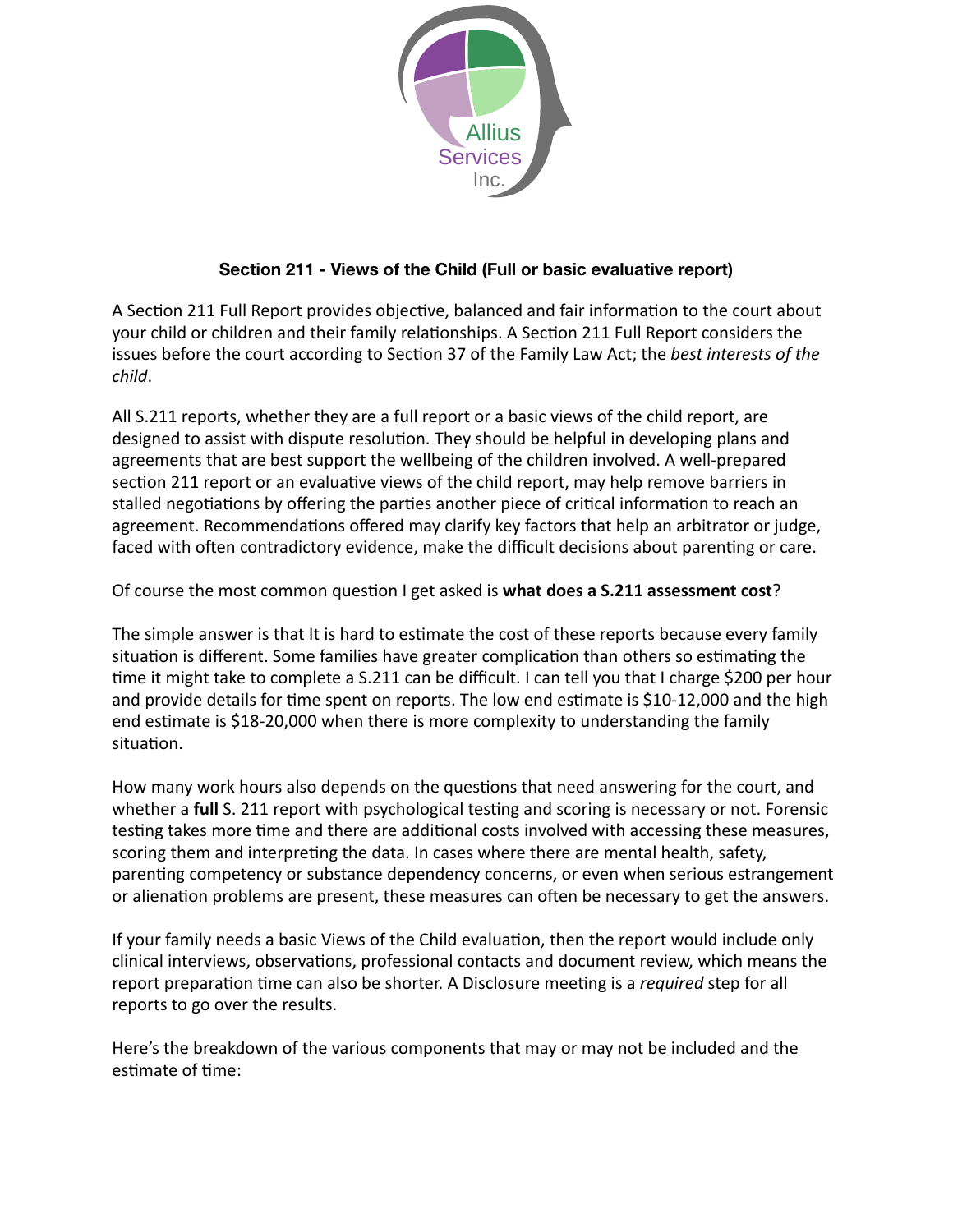| Review legal documents and any other relevant documents               | $2-7$ hrs. |
|-----------------------------------------------------------------------|------------|
| Clinical interview with parents                                       | 4-8 hrs.   |
| Observation of children with parents                                  | 4-9 hrs.   |
| Interviews with children (assuming 2)                                 | $2-3$ hrs  |
| Interview professionals (Teachers, Therapists, Doctors)               | 2-5 hrs.   |
| Correspondence with clients/legal (email and phone)                   | 2-3 hrs.   |
| Interview personal references for parents                             | $2-4$ hrs. |
| Psychological tests, scoring and interpretation (+access costs)       | 4-7 hrs.   |
| Report preparation                                                    | 25-40 hrs. |
| Local travel time for observations or child interviews (if necessary) | 6-8 hrs.   |
| Disclosure meeting - to review report with parents                    | $1-2$ hrs  |

# **Estimated Total Hours 54-95 hrs.**

An initial retainer of \$5000 is required before an assessment starts then payment in full is required before the report is released.

# Another question asked is: I have a new partner in the home, what about them?

Evaluators must assess both of the children's guardians and any other adults or caregivers currently living in the children's residence. This means that live-in partners must agree to a certain level of participation in the evaluation process. Generally this includes a clinical interview, attending observation visits and possibly criminal records checks. Other pieces may also be necessary depending on the identified questions that need answering about the family.

### Parents often want to know: What will my child's involvement in this process be?

It is normal to worry about how children may be impacted by the evaluation process when it is designed to consider their best interests. It does mean that children, whenever appropriate, will be included in the interviews, observations and sometimes even the psychological measures if there are questions about the specific needs of the child. As a child specialist, I work hard to minimize their worries, and I am very aware of the possible impact that participating in an S.211 process might have. In most cases, children want to have their wants and wishes heard. It helps for them to be assured that their piece is only one of many pieces that go into the report. The final decisions are always made by the adults, so they do not need to worry that the outcome rests on their shoulders.

In situations where youth are old enough, I am required to get their consent to participate in the process as well. It is within their rights, as an adolescent, to decide how much they want to be a part of the S.211 process. For all children, I am required to explain the purpose, benefits and risks that come with the S.211 evaluation. After the interview, I am required to ensure that what is recorded from interviews with young people, accurately reflects what they meant to say.

### **I** have other questions.